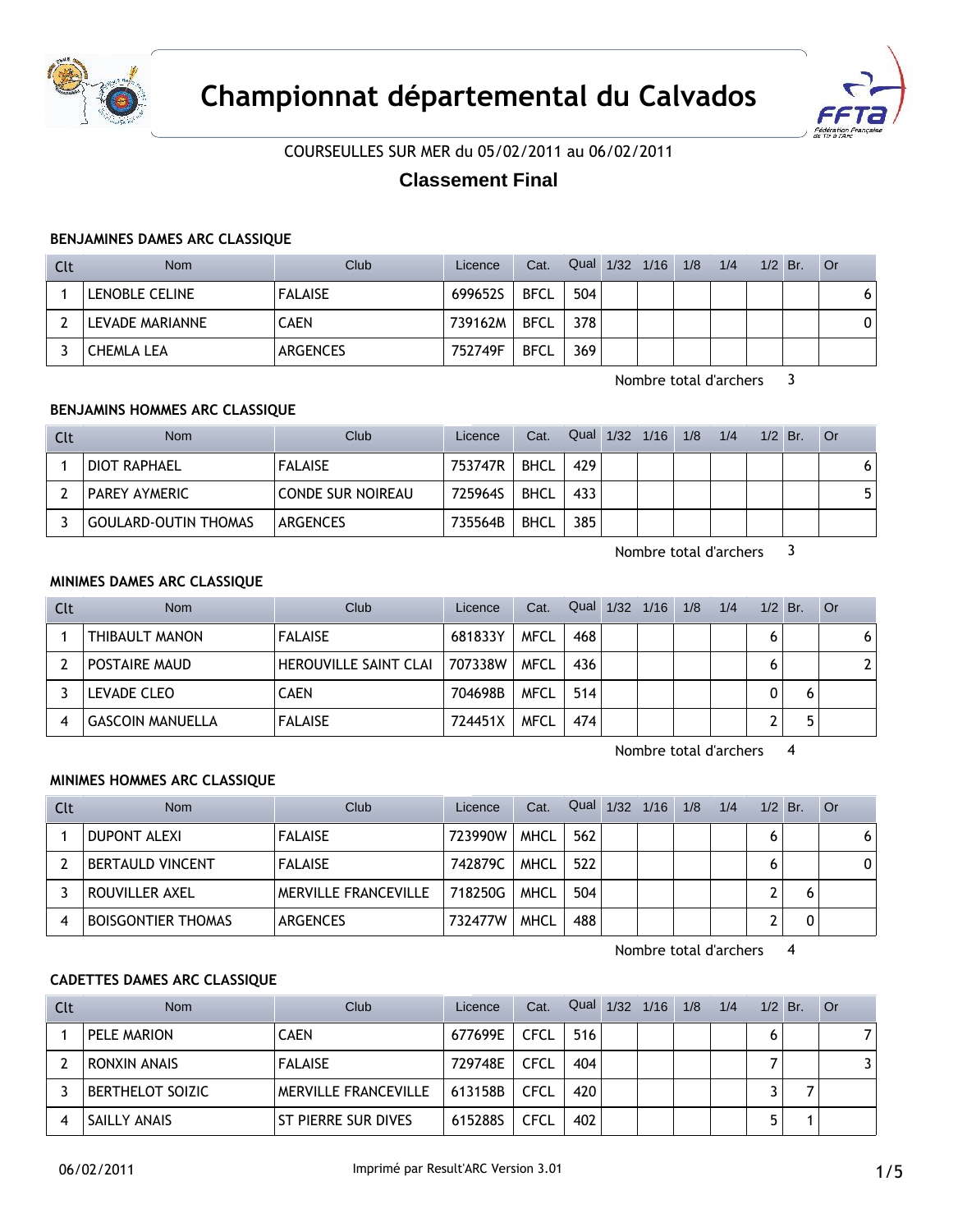| 334<br>$- - -$<br>AMELIE<br>747E02C<br>POINS<br><b>OUIF</b><br>.I REHAM<br>15L<br>, ור<br>. . I<br>$\sim$ |  |  |
|-----------------------------------------------------------------------------------------------------------|--|--|
|-----------------------------------------------------------------------------------------------------------|--|--|

Nombre total d'archers 5

#### **CADETS HOMMES ARC CLASSIQUE**

| Clt | Nom                      | Club                        | Licence | Cat.        | Qual | 1/32 | 1/16 | 1/8 | 1/4 | $1/2$ Br. |   | Or |
|-----|--------------------------|-----------------------------|---------|-------------|------|------|------|-----|-----|-----------|---|----|
|     | <b>GIRET MARTIN</b>      | <b>MERVILLE FRANCEVILLE</b> | 628188N | <b>CHCL</b> | 499  |      |      |     |     | 6         |   | 71 |
|     | <b>DUPONT MAXIME</b>     | <b>FALAISE</b>              | 690374G | <b>CHCL</b> | 495  |      |      |     |     | 6         |   | 31 |
|     | SOBOL JIMMY              | <b>FALAISE</b>              | 620758M | <b>CHCL</b> | 524  |      |      |     |     | 4         | 6 |    |
| 4   | CASTEL JULIEN            | <b>BAYEUX</b>               | 658041M | <b>CHCL</b> | 517  |      |      |     |     |           | 0 |    |
| 5   | ANSART TRISTAN           | <b>CONDE SUR NOIREAU</b>    | 663542S | <b>CHCL</b> | 458  |      |      |     |     |           |   |    |
| 6   | <b>DUPONT CHRISTOPHE</b> | <b>FALAISE</b>              | 706064L | <b>CHCL</b> | 439  |      |      |     |     |           |   |    |

Nombre total d'archers 6

### **JUNIORS DAMES ARC CLASSIQUE**

| T <sub>1</sub><br><u>. u</u> | Nom                             | Club                            | _icence          | Cat.            | Qual              | 1/32 | 1/16 | 1/8 | 1/4 | 1/2 | Br. | ◡ |
|------------------------------|---------------------------------|---------------------------------|------------------|-----------------|-------------------|------|------|-----|-----|-----|-----|---|
|                              | : BENEDICTE<br><b>POULINGUE</b> | . Dives<br>sur<br>:RRE<br>⊺DIL. | 6885507<br>שלל ∠ | <b>JFC</b><br>ີ | 515<br><u>JIJ</u> |      |      |     |     |     |     |   |

Nombre total d'archers 1

#### **JUNIORS HOMMES ARC CLASSIQUE**

| Clt | <b>Nom</b>           | Club              | Licence | Cat.        | Qual | $1/32$ $1/16$ | 1/8 | 1/4 | 1/2 | Br. | <b>Or</b> |
|-----|----------------------|-------------------|---------|-------------|------|---------------|-----|-----|-----|-----|-----------|
|     | BRUGGEMAN KARL       | <b>OUISTREHAM</b> | 674104X | <b>JHCL</b> | 464  |               |     |     |     |     | 6         |
|     | LACOUR JONATHAN      | <b>ARGENCES</b>   | 689512V | <b>JHCL</b> | 522  |               |     |     |     |     |           |
|     | <b>LANGLOIS PAUL</b> | CAEN              | 749305M | <b>JHCL</b> | 411  |               |     |     |     |     |           |

Nombre total d'archers 3

### **SENIORS DAMES ARC CLASSIQUE**

| Clt | <b>Nom</b>                | Club                         | Licence | Cat.        | Qual | 1/32 | 1/16 | 1/8 | 1/4 | $1/2$ Br. |   | Or           |
|-----|---------------------------|------------------------------|---------|-------------|------|------|------|-----|-----|-----------|---|--------------|
|     | MENDRET SYLVIE            | <b>HEROUVILLE SAINT CLAI</b> | 717655K | <b>SFCL</b> | 524  |      |      |     |     | 6         |   | 6            |
|     | POIRRIER VERONIQUE        | <b>OUISTREHAM</b>            | 609814S | <b>SFCL</b> | 485  |      |      |     |     | 6         |   | $\mathbf{2}$ |
|     | <b>BEUVE SOLVEIG</b>      | <b>ARGENCES</b>              | 694847U | <b>SFCL</b> | 500  |      |      |     |     | 4         | 6 |              |
| 4   | <b>HENNEGUET NATHALIE</b> | <b>ARGENCES</b>              | 623072C | <b>SFCL</b> | 524  |      |      |     |     | 0         | 5 |              |
| 5.  | <b>RAME EMILIE</b>        | <b>ARGENCES</b>              | 730257H | <b>SFCL</b> | 473  |      |      |     |     |           |   |              |
| 6   | <b>BOISGONTIER SYLVIA</b> | <b>ARGENCES</b>              | 744323X | <b>SFCL</b> | 449  |      |      |     |     |           |   |              |
|     | DEBART SYLVIANE           | <b>FONTENAY LE MARMION</b>   | 754738T | <b>SFCL</b> | 376  |      |      |     |     |           |   |              |

Nombre total d'archers 7

### **SENIORS HOMMES ARC CLASSIQUE**

| Clt | <b>Nom</b>               | Club                       | Licence | Cat.        | Qual | 1/32 | 1/16 | 1/8 | 1/4 | 1/2 | Br. | Or |
|-----|--------------------------|----------------------------|---------|-------------|------|------|------|-----|-----|-----|-----|----|
|     | <b>DUREL THIERRY</b>     | ST PIERRE SUR DIVES        | 672102W | <b>SHCL</b> | 524  |      |      | 6   | 6   | 6   |     | 6  |
|     | LECLERE CHRISTOPHE       | <b>CONDE SUR NOIREAU</b>   | 739632Y | <b>SHCL</b> | 511  |      |      | 6   | 6   | 6   |     | 0  |
|     | <b>LAURENT ERIC</b>      | <b>BAYEUX</b>              | 703826D | <b>SHCL</b> | 496  |      |      | 6   | 6   | 0   | 6   |    |
| 4   | <b>TRET OLIVIER</b>      | <b>CAEN</b>                | 718466S | <b>SHCL</b> | 532  |      |      | 6   | 6   | 0   | 0   |    |
|     | <b>COLLEC CHRISTOPHE</b> | <b>ARGENCES</b>            | 702843K | <b>SHCL</b> | 471  |      |      | 6   | 5   |     |     |    |
|     | <b>GAUTHIER LAURENT</b>  | <b>COURSEULLES SUR MER</b> | 312274D | <b>SHCL</b> | 513  |      |      | 6   | 5   |     |     |    |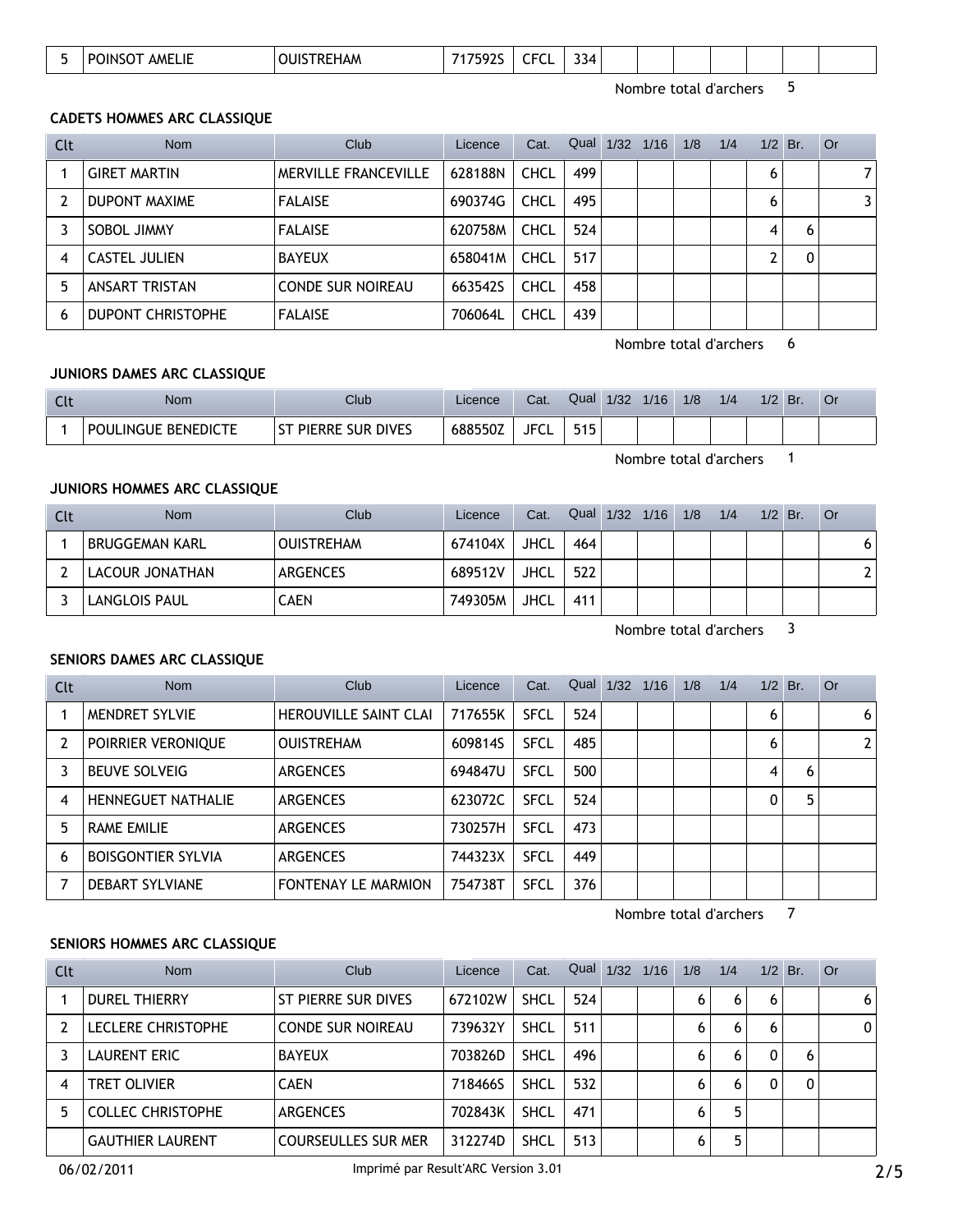| 7                | MARCHAND XAVIER         | <b>OUISTREHAM</b>            | 453813A | <b>SHCL</b> | 493 |  | 6            | 4        |  |  |
|------------------|-------------------------|------------------------------|---------|-------------|-----|--|--------------|----------|--|--|
| 8                | <b>BOUET LUDOVIC</b>    | <b>ARGENCES</b>              | 713285K | <b>SHCL</b> | 508 |  | 6            | $\Omega$ |  |  |
| 9                | LEVADE PHILIPPE         | <b>CAEN</b>                  | 704702F | <b>SHCL</b> | 512 |  | 5            |          |  |  |
| 10               | <b>MOULIN STEVE</b>     | <b>FALAISE</b>               | 742878B | <b>SHCL</b> | 519 |  | 4            |          |  |  |
|                  | <b>BECMONT MATHIEU</b>  | <b>HEROUVILLE SAINT CLAI</b> | 388191X | <b>SHCL</b> | 522 |  | 4            |          |  |  |
| 12 <sup>12</sup> | <b>GIESZCZYK JEROME</b> | <b>FALAISE</b>               | 599045L | <b>SHCL</b> | 554 |  | $\mathbf{2}$ |          |  |  |
|                  | <b>GALLOT SAMUEL</b>    | <b>CONDE SUR NOIREAU</b>     | 729781R | <b>SHCL</b> | 506 |  | 2            |          |  |  |
| 14               | <b>BOUTRELLE ROGER</b>  | <b>CAEN</b>                  | 701651P | <b>SHCL</b> | 475 |  | 0            |          |  |  |
|                  | <b>ANFRAY GILDAS</b>    | ST PIERRE SUR DIVES          | 717158V | <b>SHCL</b> | 511 |  | 0            |          |  |  |
|                  | <b>DAUMESNIL FABIEN</b> | <b>ARGENCES</b>              | 612607C | <b>SHCL</b> | 475 |  | 0            |          |  |  |
| 17               | POINSOT MICHEL          | <b>OUISTREHAM</b>            | 740538H | <b>SHCL</b> | 457 |  |              |          |  |  |
| 18               | PHILIPPE BASTIEN        | <b>HEROUVILLE SAINT CLAI</b> | 760549J | <b>SHCL</b> | 436 |  |              |          |  |  |
| 19               | RIGAULT EDOUARD         | <b>CAEN</b>                  | 746283C | <b>SHCL</b> | 419 |  |              |          |  |  |
| 20               | EUDIER HERVE            | <b>HEROUVILLE SAINT CLAI</b> | 758416R | <b>SHCL</b> | 382 |  |              |          |  |  |

Nombre total d'archers 20

### **VETERANS DAMES ARC CLASSIQUE**

| Nom            | Club                       | Licence | Cat.        | Qual | 1/32 | 1/16 | 1/8 | 1/4 | 1/2 | Br. | - Or |
|----------------|----------------------------|---------|-------------|------|------|------|-----|-----|-----|-----|------|
| MARTIN MARTINE | <b>CARPIQUET</b>           | 635126E | <b>VFCL</b> | 491  |      |      |     |     |     |     | ו ס  |
| JAQUOT ANNE    | <b>COURSEULLES SUR MER</b> | 383223X | <b>VFCL</b> | 463  |      |      |     |     |     |     | 0    |

Nombre total d'archers 2

### **VETERANS HOMMES ARC CLASSIQUE**

| Clt | <b>Nom</b>                | Club                         | Licence | Cat.        | Qual | $1/32$ $1/16$ | 1/8 | 1/4            | 1/2 | Br. | <b>Or</b>      |
|-----|---------------------------|------------------------------|---------|-------------|------|---------------|-----|----------------|-----|-----|----------------|
|     | <b>CHATELIN DIDIER</b>    | <b>HEROUVILLE SAINT CLAI</b> | 421342F | <b>VHCL</b> | 541  |               |     | 6              | 6   |     | 7 <sup>1</sup> |
| 2   | DELAMARCHE MICHEL         | ST PIERRE SUR DIVES          | 040881L | <b>VHCL</b> | 505  |               |     | 6              | 7   |     | 3              |
| 3   | <b>GIRET HERVE</b>        | <b>MERVILLE FRANCEVILLE</b>  | 670982D | <b>VHCL</b> | 514  |               |     | 6              | 5   | 6   |                |
| 4   | <b>DURAND PHILIPPE</b>    | <b>CAEN</b>                  | 466148H | <b>VHCL</b> | 538  |               |     | 6              | 3   | 5   |                |
| 5.  | <b>DUBOSQ GILLES</b>      | <b>VIRE</b>                  | 598934R | <b>VHCL</b> | 523  |               |     | 4              |     |     |                |
|     | <b>MALHERBE CHRISTIAN</b> | <b>COURSEULLES SUR MER</b>   | 347420F | <b>VHCL</b> | 478  |               |     | $\overline{4}$ |     |     |                |
| 7   | <b>FAUCON ALAIN</b>       | <b>ARGENCES</b>              | 374774N | <b>VHCL</b> | 514  |               |     | $\mathbf{0}$   |     |     |                |
|     | <b>VALLEE JEAN PAUL</b>   | <b>CAEN</b>                  | 275539Z | <b>VHCL</b> | 482  |               |     | $\mathbf{0}$   |     |     |                |
| 9   | <b>MARTRAIRE GILLES</b>   | <b>VERSON</b>                | 466996E | <b>VHCL</b> | 463  |               |     |                |     |     |                |
| 10  | <b>JEANNE GERARD</b>      | <b>CAEN</b>                  | 381088B | <b>VHCL</b> | 409  |               |     |                |     |     |                |

Nombre total d'archers 10

#### **SUPER VETERANS DAMES ARC CLASSIQUE**

| <b>CLC</b> | <b>Nom</b>                      | Club          | Licence      | Cat.             | Qual | 1/32 | 1/16 | 1/8 | 1/4 | 1/2 | Br. | Or |
|------------|---------------------------------|---------------|--------------|------------------|------|------|------|-----|-----|-----|-----|----|
|            | <b>JEANNINE</b><br>BAZILI<br>-- | <b>VERSON</b> | 758E<br>2667 | <b>SVFC</b><br>╰ | 258  |      |      |     |     |     |     |    |

Nombre total d'archers 1

Licence Cat. Qual 1/32 1/16 1/8 1/4 1/2 Br. Or

# **SUPER VETERANS HOMMES ARC CLASSIQUE**

**Clt** Nom Club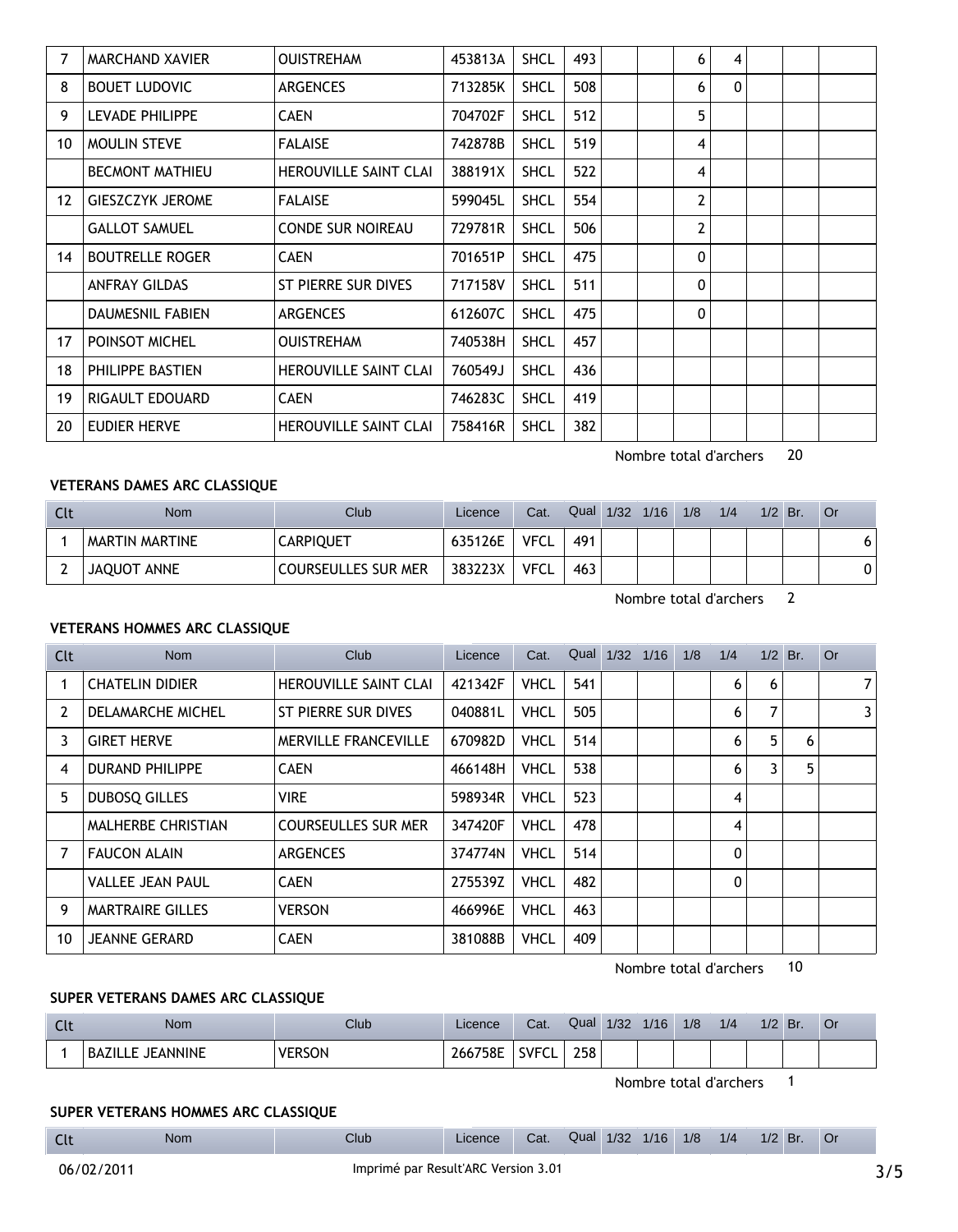|    | <b>BARBEY JEAN-JACQUES</b> | <b>VIRE</b>                | 004379K | <b>SVHCL</b> | 544 |  | 6 | 6 | 7 |
|----|----------------------------|----------------------------|---------|--------------|-----|--|---|---|---|
|    | <b>HAUTEUR MARC</b>        | <b>CARPIQUET</b>           | 717062R | <b>SVHCL</b> | 523 |  | 6 | 6 | 3 |
|    | DAUMESNIL GERARD           | <b>ARGENCES</b>            | 390085F | <b>SVHCL</b> | 472 |  | 6 |   |   |
| 4  | <b>HAMON JEAN PIERRE</b>   | <b>FONTENAY LE MARMION</b> | 377214R | <b>SVHCL</b> | 482 |  | 7 | 4 |   |
| 5. | PONCET PIERRE              | <b>CAEN</b>                | 442351S | <b>SVHCL</b> | 442 |  | 4 |   |   |
|    | THOMAS JEAN-JACQUES        | <b>CONDE SUR NOIREAU</b>   | 386927Y | <b>SVHCL</b> | 517 |  | 4 |   |   |
|    | DUVAL DANIEL               | <b>COURSEULLES SUR MER</b> | 450383X | <b>SVHCL</b> | 483 |  | 3 |   |   |
| 8  | <b>LUGEZ PIERRE</b>        | MERVILLE FRANCEVILLE       | 655879M | <b>SVHCL</b> | 412 |  | 2 |   |   |

Nombre total d'archers 8

### **JUNIORS HOMMES ARC A POULIES**

| Clt | Nom                  | Club                         | Licence | Cat.        | Qual | $1/32$ $1/16$ $1/8$ | 1/4 | $1/2$ Br. |   | <b>Or</b> |
|-----|----------------------|------------------------------|---------|-------------|------|---------------------|-----|-----------|---|-----------|
|     | MENDRET ARNAUD       | <b>HEROUVILLE SAINT CLAI</b> | 700435T | <b>JHCO</b> | 542  |                     |     |           |   |           |
|     | <b>ENGELS THOMAS</b> | <b>COURSEULLES SUR MER</b>   | 702538D | <b>JHCO</b> | 551  |                     |     |           |   |           |
|     | POIRRIER CAMILLE     | <b>OUISTREHAM</b>            | 608936M | <b>JHCO</b> | 541  |                     |     |           | 6 |           |
|     | ANDRE VALENTIN       | <b>HEROUVILLE SAINT CLAI</b> | 723041P | JHCO        | 517  |                     |     |           | 4 |           |

Nombre total d'archers 4

# **SENIORS DAMES ARC A POULIES**

| Clt | <b>Nom</b>         | Club                       | Licence | Cat.        | Qual | 1/32 | 1/16 | 1/8 | 1/4 | $1/2$ Br. | ∣ Or                     |
|-----|--------------------|----------------------------|---------|-------------|------|------|------|-----|-----|-----------|--------------------------|
|     | PRIGNON VANESSA    | <b>VERSON</b>              | 420952G | <b>SFCO</b> | 560  |      |      |     |     |           | 6                        |
|     | LE MARCHAND MAGALI | <b>FONTENAY LE MARMION</b> | 742397D | <b>SFCO</b> | 553  |      |      |     |     |           | $\overline{\phantom{0}}$ |

Nombre total d'archers 2

# **SENIORS HOMMES ARC A POULIES**

| Clt | Nom                        | Club                         | Licence | Cat.        | Qual         | $1/32$ $1/16$ | 1/8 | 1/4          | $1/2$ Br. |   | <b>Or</b>      |
|-----|----------------------------|------------------------------|---------|-------------|--------------|---------------|-----|--------------|-----------|---|----------------|
|     | POULINGUE OLVIER           | ST PIERRE SUR DIVES          | 672124V | <b>SHCO</b> | 566          |               |     | 6            | 6         |   | 6              |
| 2   | <b>ACUNA CHRISTOPHE</b>    | <b>HEROUVILLE SAINT CLAI</b> | 625122F | <b>SHCO</b> | 556          |               |     | 6            | 6         |   | $\overline{4}$ |
| 3   | <b>BOURBON LUDOVIC</b>     | <b>FONTENAY LE MARMION</b>   | 429243U | <b>SHCO</b> | 559          |               |     | 7            | 2         | 6 |                |
| 4   | <b>DARCILLON DENIS</b>     | <b>FONTENAY LE MARMION</b>   | 771395Y | <b>SHCO</b> | 548          |               |     | 6            |           | 4 |                |
| 5.  | LE CREURER STEVE           | <b>COURSEULLES SUR MER</b>   | 690813J | <b>SHCO</b> | 546          |               |     | 5            |           |   |                |
| 6   | <b>JOURDAN DANIEL</b>      | <b>CAEN</b>                  | 454789L | <b>SHCO</b> | 543          |               |     | 3            |           |   |                |
| 7   | <b>BELLOT JEAN-CHARLES</b> | <b>FALAISE</b>               | 458705T | <b>SHCO</b> | 548          |               |     | 2            |           |   |                |
| 8   | <b>VARIN PATRICE</b>       | <b>VERSON</b>                | 760204J | <b>SHCO</b> | 538          |               |     | $\mathbf{0}$ |           |   |                |
| 9   | <b>DUPONT OLIVIER</b>      | <b>FALAISE</b>               | 723986S | <b>SHCO</b> | 535          |               |     |              |           |   |                |
| 10  | <b>BRUNET JEROME</b>       | <b>HEROUVILLE SAINT CLAI</b> | 747882R | <b>SHCO</b> | 501          |               |     |              |           |   |                |
| 11  | <b>BOISROUX MICHEL</b>     | <b>HEROUVILLE SAINT CLAI</b> | 405942S | <b>SHCO</b> | $\mathbf{0}$ |               |     |              |           |   |                |

Nombre total d'archers 11

# **VETERANS DAMES ARC A POULIES**

| $\sim$<br><b>CLC</b> | Nom                | Club        | Licence | Cat.        | Qual | 1/32 | 1/16 | 1/8 | 1/4 | 1/2 | Br. |  |
|----------------------|--------------------|-------------|---------|-------------|------|------|------|-----|-----|-----|-----|--|
|                      | <b>MARY ELIANE</b> | <b>VIRE</b> | 321880V | <b>VFCC</b> | 494  |      |      |     |     |     |     |  |